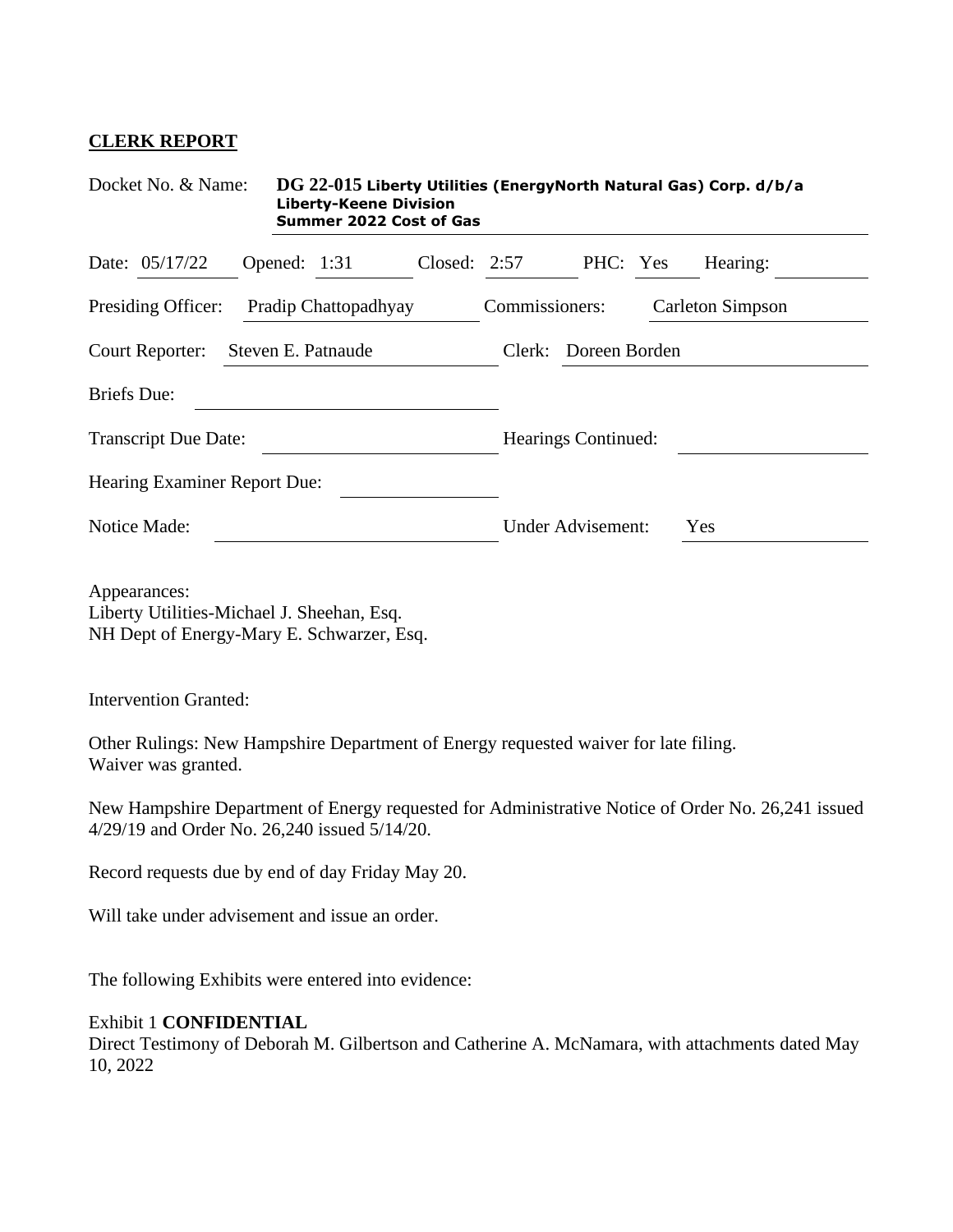Exhibit 2

Direct Testimony of Deborah M. Gilbertson and Catherine A. McNamara, with attachments dated May 10, 2022 Exhibit 3 **CONFIDENTIAL** Direct Testimony of Deborah M. Gilbertson and Catherine A. McNamara, with attachments dated March 15, 2022 Exhibit 4 Direct Testimony of Deborah M. Gilbertson and Catherine A. McNamara, with attachments date March 15, 2022 Exhibit 5 **CONFIDENTIAL** Direct Testimony of Deborah M. Gilbertson and Catherine A. McNamara, with attachments dated April 25, 2022 Exhibit 6 Direct Testimony of Deborah M. Gilbertson and Catherine A. McNamara, with attachments dated April 25, 2022 Exhibit 7 NH Dept of Energy Excerpts from the Settlement Agreement in docket DG 20-105, Exhibit 49 Settlement Agreement originally marked Settlement Bates pages 01, 013, 014, Appendix 4 and 5 Exhibit 8 Liberty-Keene Response to DOE Data Request 1-4a without attachment Exhibit 9 Liberty-Keene Response to DOE Data Request 1-10 Exhibit 10 Liberty-Keene Response to DOE Data Request 1-11 and attachment 1-11.1 Exhibit 11 Liberty-Keene Response to DOE Data Request 1-12 Exhibit 12 Liberty-Keene Response to DOE Data Request 1-13a without attachment Exhibit 13 Liberty-Keene Response DOE Data Request 1-17 without attachments Exhibit 14 Liberty-Keene Response to DOE Data Request 1-18 Exhibit 15 Liberty-Keene Response to DOE Data Request 2-11 Exhibit 16 Liberty-Keene Response to DOE Data Request 1-9 Exhibit 17 RECORD REQUEST **CONFIDENTIAL** Please update Schedule B (Exhibit 1, Bates 029) to provide the following: Add a new Line 9A to include the demand charges associated with CNG on a per therm basis; include line 11 to include demand charges plus a line to sum total costs; and please provide the incremental costs after the CG demand charges are added to include what the difference would be between propane and CNG after calculations.

Exhibit 18 RECORD REQUEST

Please update Schedule B (Exhibit 1, Bates 029) to provide the following: Add a new Line 9A to include the demand charges associated with CNG on a per therm basis; include line 11 to include